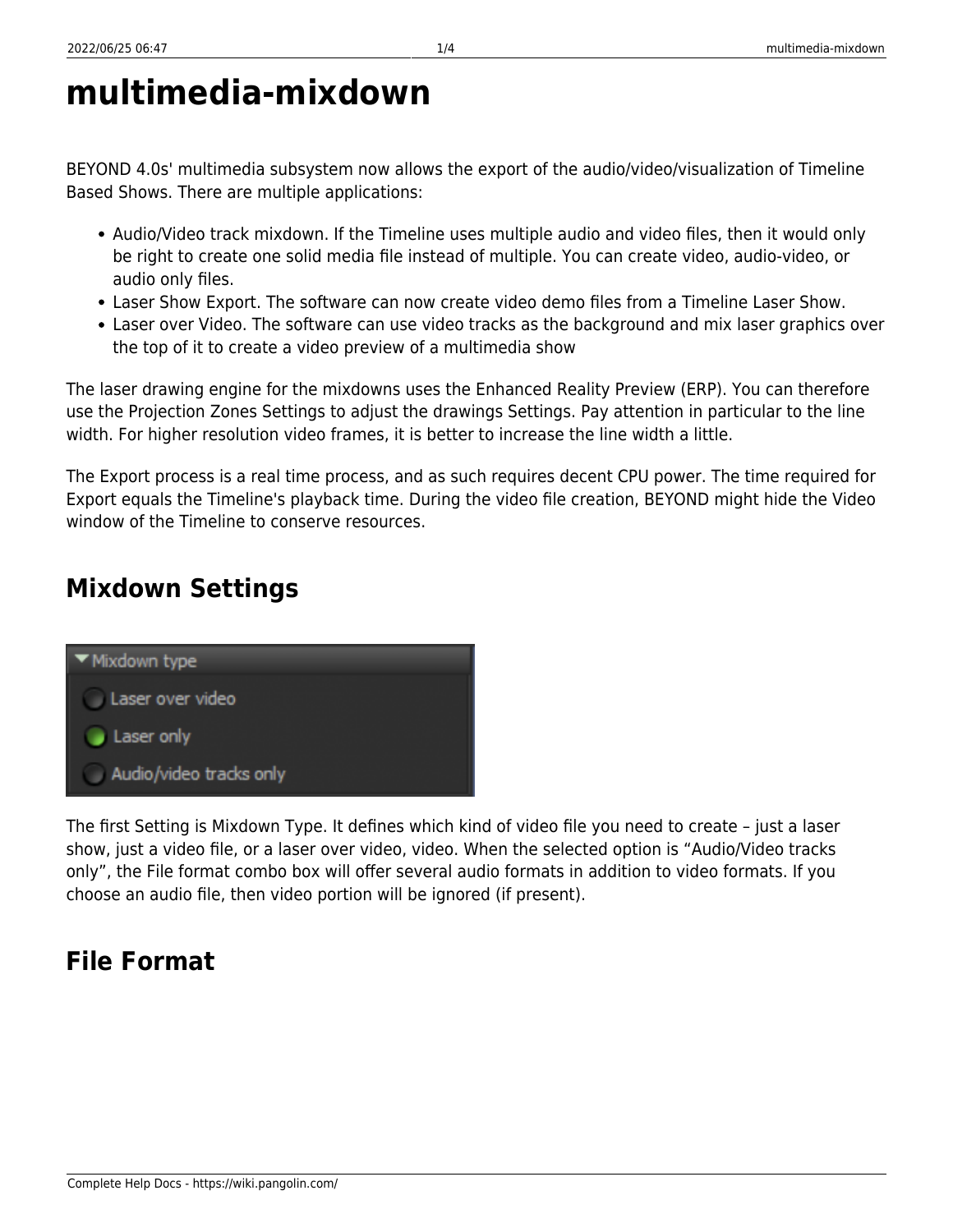

BEYOND operates with several presets, chosen for being the best tested options during the development process. Depending on the Mixdown type, the File Format List will offer a corresponding set of formats.

MP4 YUV 444P gives the best quality but might have limited support on some operating systems or players. AVI, YUV 420P, MP3 is a universal format and has effective compression, but it does impact the quality of the video compared to 444P. Overall, BEYOND offers 3 options for audio and video files.

#### **Video**



The Video Panel offers several basic settings such as the number of Frames per Second (fps), video frame width and height, and file title.

A Higher resolution will require a strong CPU to render. In the worst-case scenario, BEYOND will need to grab Enhanced Reality Preview images, mix them with the video stream and encode the file on the fly. If you notice problems in the created video file, then the most likely cause is you need to set a lower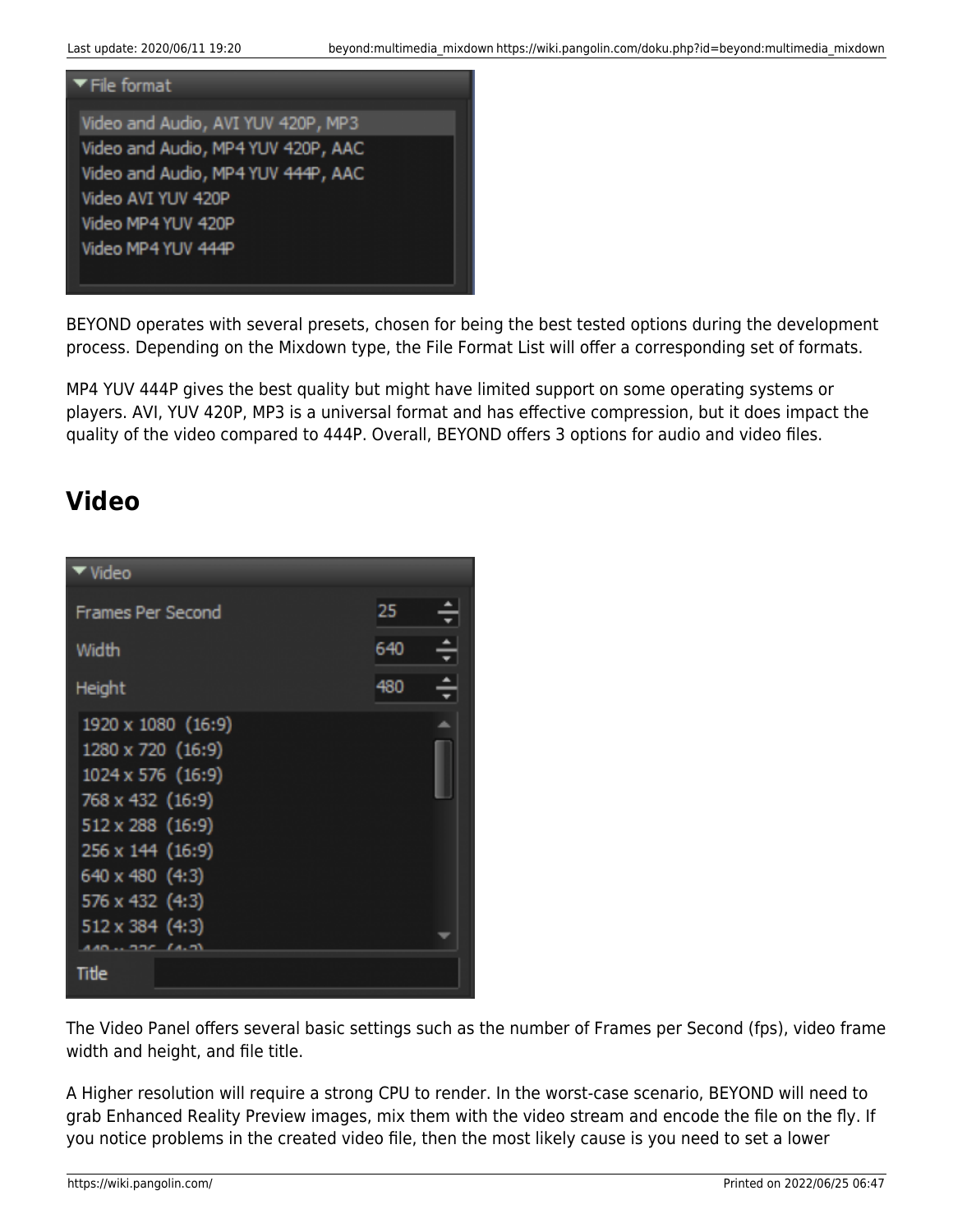resolution as your CPU is not strong enough to perform all of the necessary calculations to carry out the render on the fly at that resolution.

### **Painting Method**



The default option is ERP. Simplified graphics have been present as an option mostly for testing purposes and might be blocked in newer versions of Beyond

#### **Time Range**



Here you can define, whether to Export a whole Timeline Show, or simply a portion inside of a specified time range.

#### **"Finally"**



"Open folder after Export" will open a Windows Explorer window with a created file for a quick check with your preferred video player.